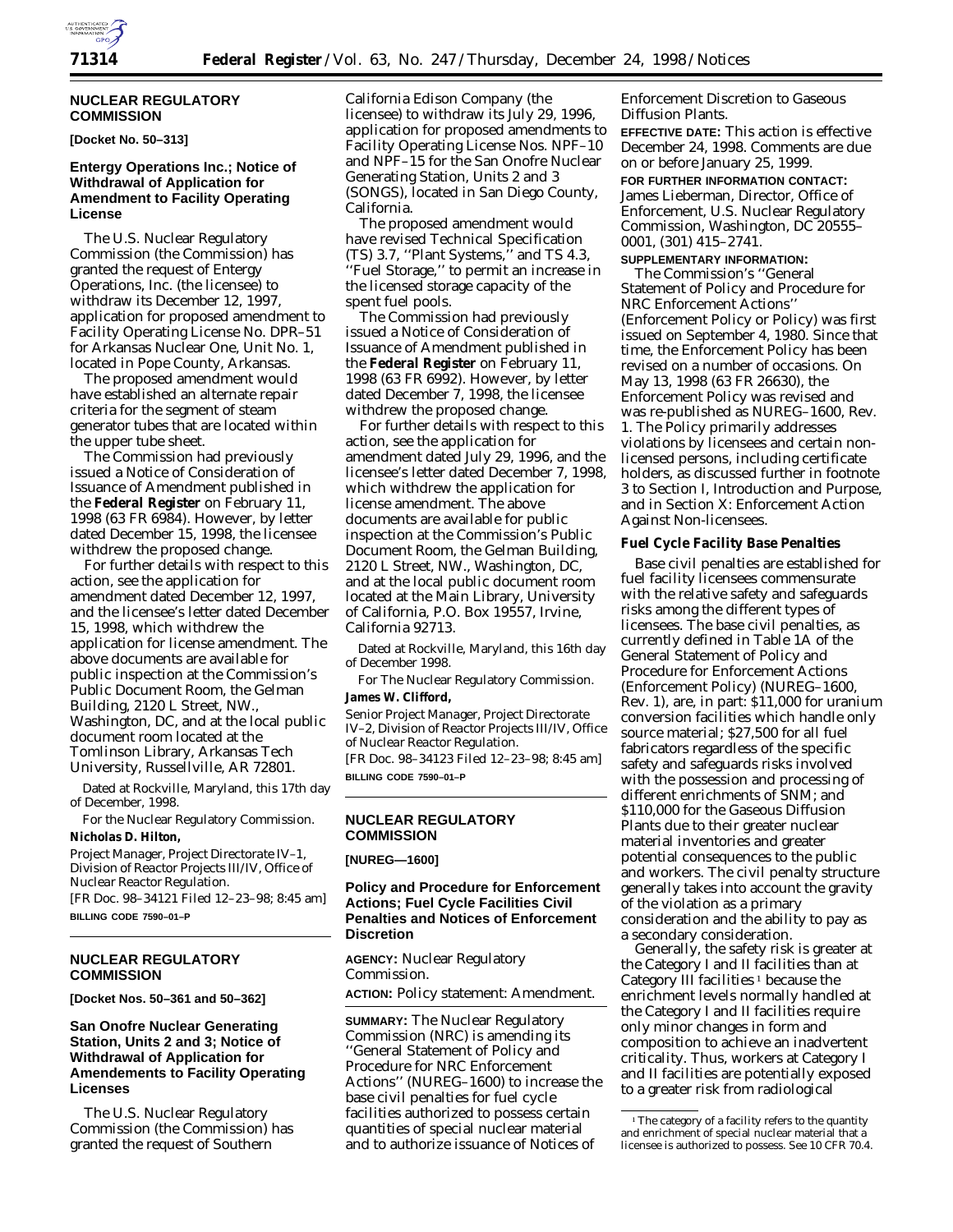hazards than workers at Category III facilities. The safeguards risk is also considered to be significantly higher because of concerns about diversion or theft of formula quantities of strategic special nuclear material. Such potential diversion or theft represents a significant national security risk and hazard to the public. Therefore, the Commission believes that it is appropriate to reflect the relatively more significant safety and safeguards risks with operating a Category I or II facility in the civil penalty structure. The Commission is increasing the base civil penalty for facilities authorized to possess Category I or II quantities of SNM from \$27,500 to \$55,000 by adding a new category to Table 1A of the Enforcement Policy. As is the current policy, the amount for safeguards violations will be the same as for other violations at these facilities. There are two Category I facilities that would be affected by this change: BWX Technologies, Inc. and Nuclear Fuel Services, Inc. There are no Category II fuel facilities in operation at this time.

#### **Notices of Enforcement Discretion at Gaseous Diffusion Plants (GDPs)**

Section VII.C. of the Enforcement Policy authorizes the staff to exercise discretion and not enforce an applicable Technical Specification (TS) Limiting Condition of Operation or other license condition for an operating reactor facility when it would involve an unnecessary plant transient or performance of testing, inspection, or system realignment that is inappropriate for the specific plant conditions. This enforcement discretion is designated as a Notice of Enforcement Discretion (NOED) and is to be exercised only if the staff is satisfied that the action is consistent with protecting the public health and safety.

The Commission believes that this enforcement option is also warranted for GDPs because GDPs, unlike other fuel cycle facilities, have Technical Safety Requirements (TSRs) with Limiting Conditions for Operation (LCOs) that impose time limits for performing required actions under specified conditions. A Notice of Enforcement Discretion would be used in cases where compliance with a certificate condition would unnecessarily call for a

total plant shutdown or, notwithstanding that a safety, safeguards or security feature was degraded or inoperable, compliance would unnecessarily place the plant in a transient or condition where those features could be required. This regulatory flexibility is needed because a plant-wide shutdown is not necessarily the best response to a plant condition. Further, the NRC has been informed by the certificate holder that restart from a total plant shutdown may not be practical, as GDPs are designed to operate 24 hours a day, 7 days a week, and have never been shut down. Although portions can be shut down for maintenance or other reasons, the operators have indicated that if an entire plant were shut down, it probably could not be restarted. Hence, the decision to place either GDP in plant-wide shutdown condition would be made only after determining that there is inadequate safety, safeguards, or security, and considering the total impact of the shutdown on public health and safety, and security, and the environment. Therefore, the Commission is adding language to its Enforcement Policy that would expressly permit exercise of enforcement discretion and issuance of NOEDs for GDPs.

In practice, a NOED could be issued for the period of time required for staff to process, and make effective, an expedited certificate amendment, but not to exceed 120 days, or when a noncompliance is nonrecurring and a certificate amendment would not be practical because the plant would be returned to compliance with the existing certificate condition in so short a period of time that an amendment could not be processed and issued before compliance is restored. Use of the NOED would be at the staff's option for infrequent, unanticipated cases where there are adequate safety, safeguards, and security, and involving: (1) An unwarranted plant transient or condition; or (2) an omission or performance of testing, inspection, or system realignment that is inappropriate for the specific plant condition. A NOED would not be used for noncompliances with statutes or regulations, or for situations where the

certificate holder cannot demonstrate adequate safety, safeguards or security.

#### **Paperwork Reduction Act**

This final policy statement amends information collection requirements that are subject to the Paperwork Reduction Act of 1995 (44 U.S.C. 3501 *et seq.*). These requirements were approved by the Office of Management and Budget, approval number 3150–0136.

The public reporting burden for this information collection is estimated to average 60 hours per response, including the time for reviewing instructions, searching existing data sources, gathering and maintaining the data needed, and completing and reviewing the information collection. Send comments on any aspect of this information collection, including suggestions for reducing the burden, to the Records Management Branch (T–6 F33), U.S. Nuclear Regulatory Commission, Washington, DC 20555– 0001, or by Internet electronic mail at BJS1@NRC.GOV; and to the Desk Officer, Office of Information and Regulatory Affairs, NEOB–10202, (3150–0136), Office of Management and Budget, Washington, DC 20503.

#### **Public Protection Notification**

If an information collection does not display a currently valid OMB control number, the NRC may not conduct or sponsor, and a person is not required to respond to, the information collection.

#### **Small Business Regulatory Enforcement Fairness Act**

In accordance with the Small Business Regulatory Enforcement Fairness Act of 1996, the NRC has determined that this action is not ''a major'' rule and has verified this determination with the Office of Information and Regulatory Affairs, Office of Management and Budget.

Accordingly, the NRC Enforcement Policy is amended by revising Table 1A of Section VI and Section VII.C. to read as follows:

General Statement of Policy and Procedure for NRC Enforcement Actions

\* \* \* \* \*

### **VI. Enforcement Actions**

# \* \* \* \* \*

#### TABLE 1A.—BASE CIVIL PENALTIES

|                                                                                                                                       | \$110,000 |
|---------------------------------------------------------------------------------------------------------------------------------------|-----------|
|                                                                                                                                       | 55.000    |
| c. Fuel fabricators authorized to possess Category III quantities of SNM, industrial processors,1 and independent spent fuel and      | 27,500    |
| d. Test reactors, mills and uranium conversion facilities, contractors, waste disposal licensees, industrial radiographers, and other | 11.000    |